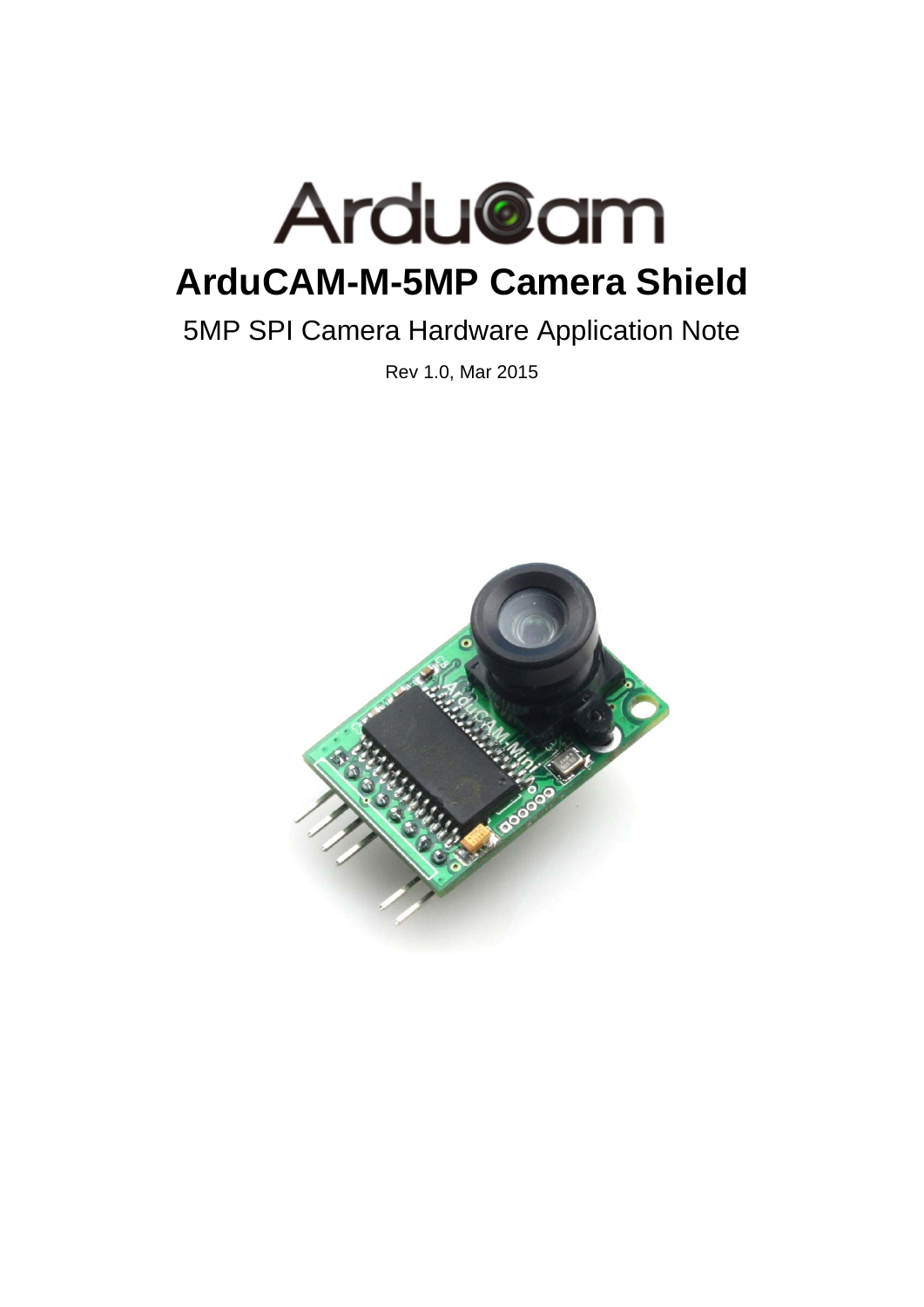#### **Table of Contents**

| $2^{\circ}$    |  |
|----------------|--|
| 2.1            |  |
|                |  |
| 3 <sup>7</sup> |  |
| $\overline{4}$ |  |
| 5 <sup>5</sup> |  |
| 5.1            |  |
| 5.2            |  |
| 5.3            |  |
| 6              |  |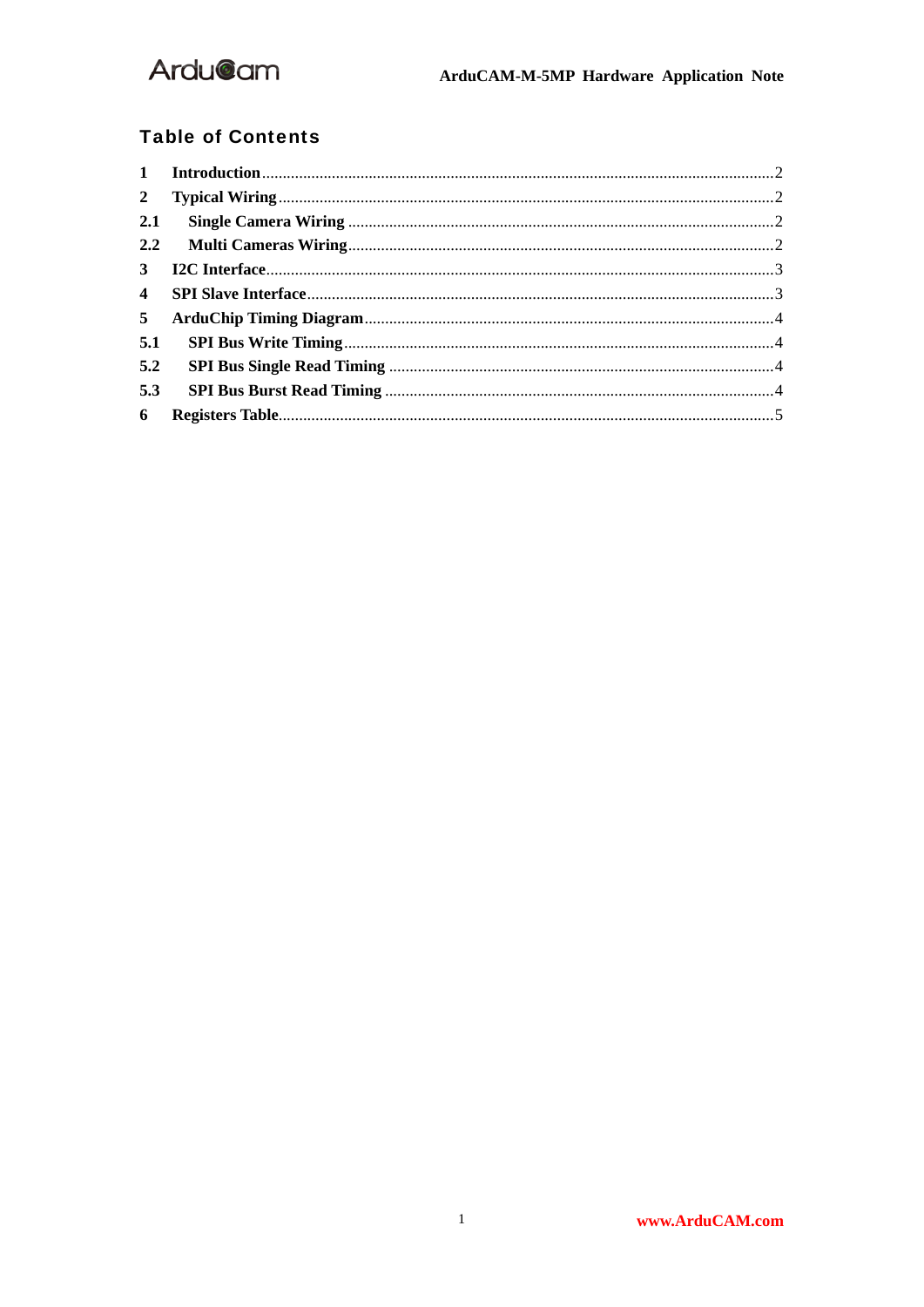## **1 Introduction**

This application note describes the detail hardware operation of ArduCAM-M-5MP camera shield.

## **2 Typical Wiring**

#### **2.1 Single Camera Wiring**

The typical connection between ArduCAM shield and Arduino or etc platform is shown in the Figure 1. More typically the Figure 2 shows the wiring for Arduino UNO R3 board.



Figure 1 Typical Wiring



Figure 2 Wiring for Arduino UNO R3

#### **2.2 Multi Cameras Wiring**

The multi-cameras connection between ArduCAM shield and Arduino or etc platform is shown in the Figure 3. Please note that the 5MP camera uses massive power, so connecting multiple cameras you should use external power supply.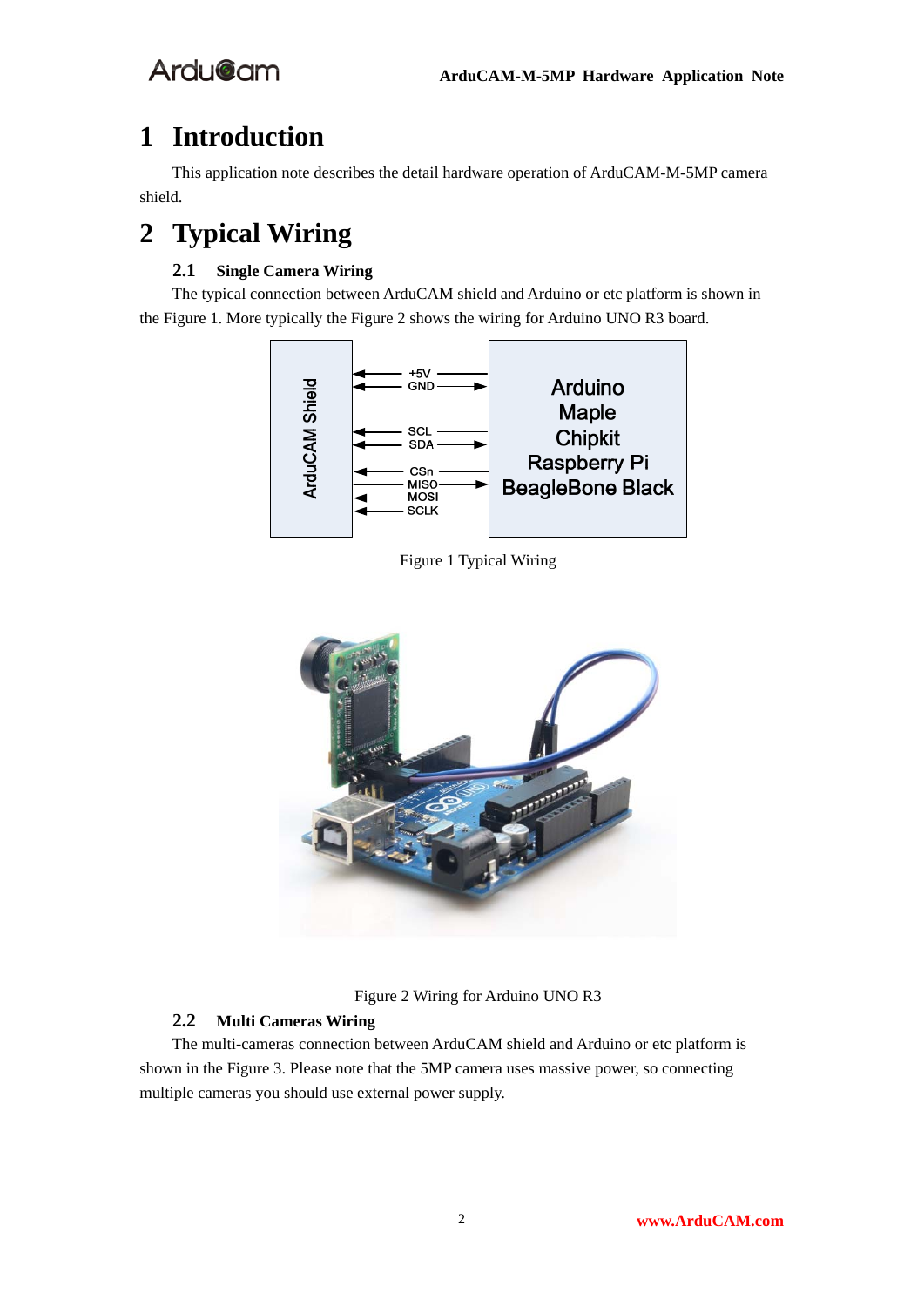

Figure 3 Multi-Cameras Wiring

### **3 I2C Interface**

The I2C interface is directly connected to the image sensor OV5642. The OV5642 I2C slave address is 0x78 for write and 0x79 for read. User can use I2C master to read and write all the registers in the OV5642 sensor. For more information about the OV5642 register, please refer the OV5642 datasheet. The Figure 4 shows writing value 0x80 to the OV5642 register 0x3008. The Figure 5 shows reading value 0x56 from the OV5642 register 0x300A.



## **4 SPI Slave Interface**

The ArduCAM SPI slave interface is fixed SPI mode 0 with  $POL = 0$  and  $PHA = 1$ . The maximum speed of SCLK is designed for 8MHz, care should taken do not over clock the maximum 8MHz. The SPI protocol is designed with a command phase with variable data phase. The chip select signal should always keep asserted during the SPI read or write bus cycle.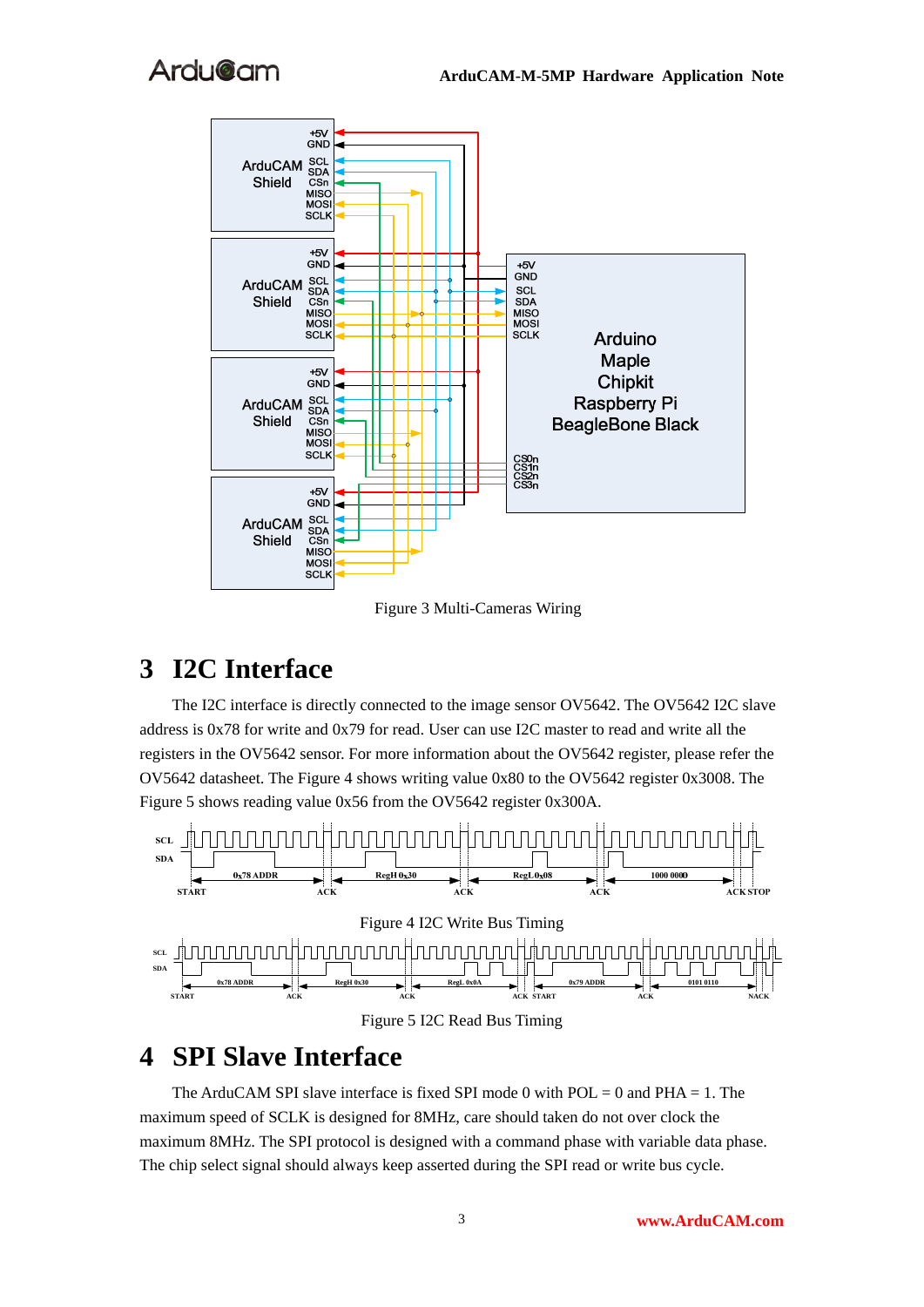The first bit[7] of the command phase is read/write byte, '0' is for read and '1' is for write, and the bit[6:0] is the address to be read or write in the data phase. ArduChip register table see Table 1.

## **5 ArduChip Timing Diagram**

#### **5.1 SPI Bus Write Timing**

The SPI bus write timing composed of a command phase and a data phase during the assertion of the chip select signal CSn. The first 8 bits is command byte which is decoded as a register address, and the second 8 bits is data byte to be written to the ArduChip internal registers.



Figure 6 SPI Bus Write Timing

#### **5.2 SPI Bus Single Read Timing**

The SPI bus single read timing is for read operation of ArduChip internal registers and single FIFO read function. It is composed of a command phase and a data phase during the assertion of chip select signal CSn. The first 8 bits is command byte which is decoded as a register address, the second 8 bits is dummy byte written to the SPI bus MOSI signal, and the content read back from register is appeared on the SPI bus MISO signal.



Figure 7 SPI Bus Single Read Timing

#### **5.3 SPI Bus Burst Read Timing**

The SPI bus burst read timing is only for burst FIFO read operation. It is composed of a burst read command phase and multiple data phases in order to get double throughput compared to the single FIFO read operation. The first byte read from the FIFO is a dummy byte, and the following bytes are valid bytes.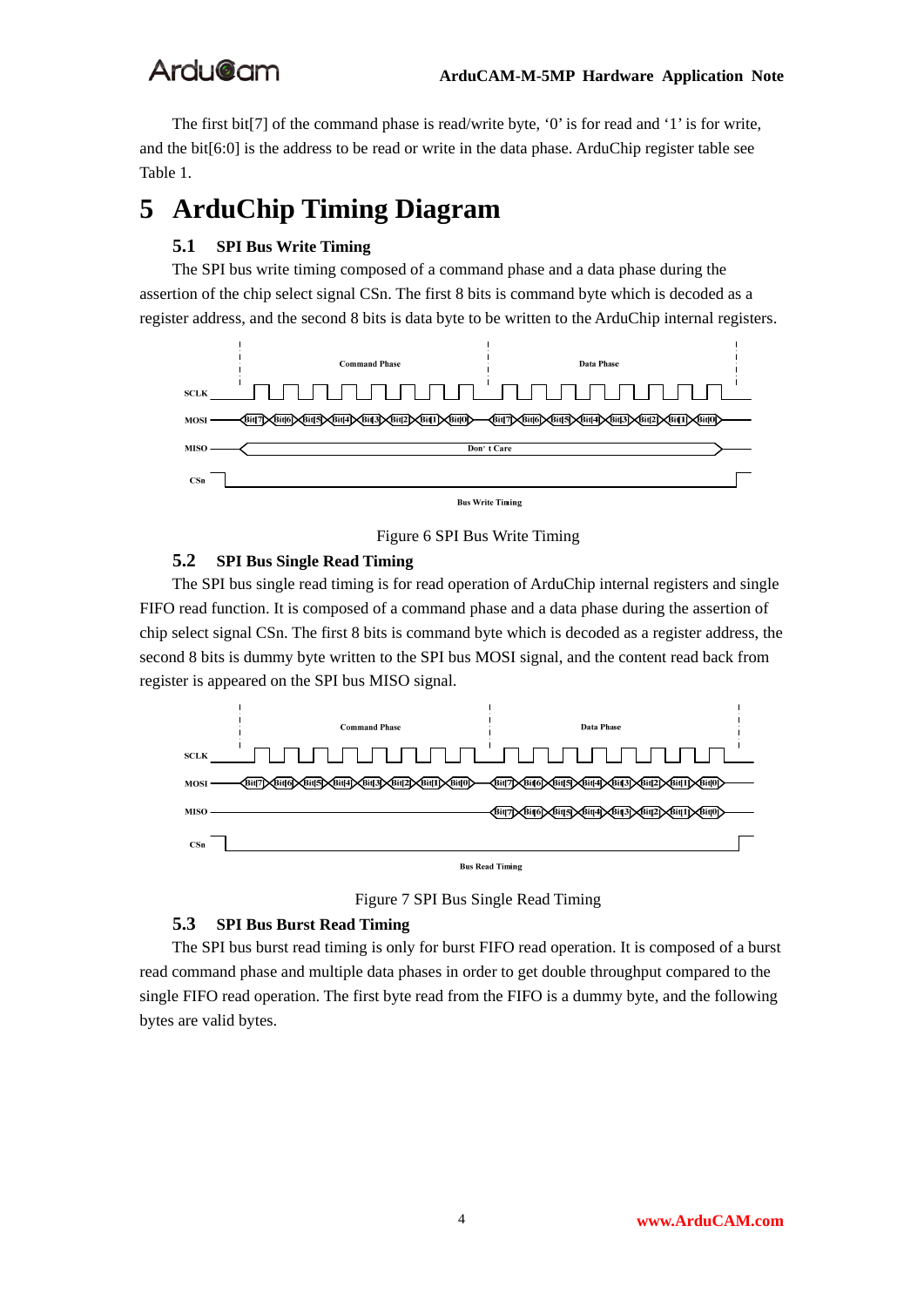

**Bus Burst Read Timing** 



## **6 Registers Table**

Sensor and FIFO timing is controlled with a set of registers which is implemented in the ArduChip. User can send capture commands and read image data with a simple SPI slave interface. The detail description of registers' bits can be found in the software section in this document.

As mentioned earlier the first bit[7] of the command phase is read/write byte, '0' is for read and '1' is for write, and the bit[6:0] is the address to be read or write in the data phase. So user has to combine the 8 bits address according to the read or write commands they want to issue.

| <b>Register Address</b><br>bit[6:0] | Register Type | Description                                     |
|-------------------------------------|---------------|-------------------------------------------------|
| 0x00                                | <b>RW</b>     | <b>Test Register</b>                            |
| 0x01                                | <b>RW</b>     | Capture Control Register                        |
|                                     |               | Bit[2:0]: Number of frames to be captured       |
| 0x02                                | <b>RW</b>     | Reserved                                        |
| 0x03                                | <b>RW</b>     | Sensor Interface Timing Register                |
|                                     |               | Bit[0]: Sensor Hsync Polarity,                  |
|                                     |               | $0 =$ active high, $1 =$ active low             |
|                                     |               | Bit[1]: Sensor Vsync Polarity                   |
|                                     |               | $0 =$ active high, $1 =$ active low             |
|                                     |               | Bit[3]: Sensor data delay                       |
|                                     |               | $0 =$ no delay, 1 = delay 1 PCLK                |
|                                     |               | Bit[4]: FIFO mode control                       |
|                                     |               | $0 =$ FIFO mode disable, $1 =$ enable FIFO mode |
|                                     |               | Bit[6]: low power mode control                  |
|                                     |               | $0 =$ normal mode, $1 =$ low power mode         |
| 0x04                                | <b>RW</b>     | FIFO control Register                           |
|                                     |               | Bit[0]: write '1' to clear FIFO write done flag |
|                                     |               | Bit[1]: write '1' to start capture              |
|                                     |               | Bit[4]: write '1' to reset FIFO write pointer   |
|                                     |               | Bit[5]: write '1' to reset FIFO read pointer    |

Table 1 ArduChip Register Table